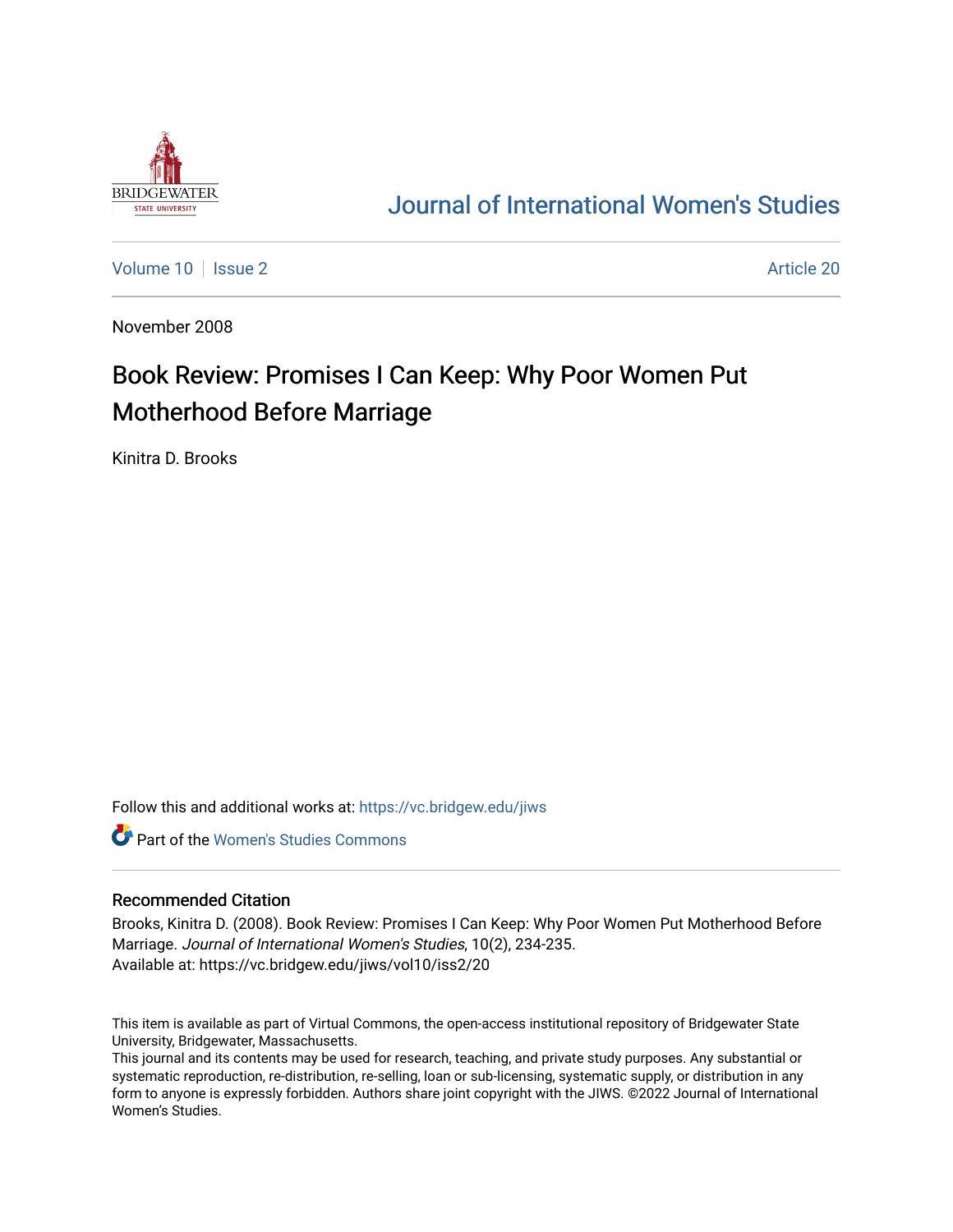#### **Promises I Can Keep: Why Poor Women Put Motherhood Before Marriage**.

Kathryn Edin and Maria Kefalas. 2005. Berkeley: University of California Press. 293 pp. Maps, charts, two appendices. \$19.95. Paperback

### Reviewed by Kinitra D. Brooks<sup>1</sup>

*Promises I Can Keep: Why Poor Women Put Motherhood Before Marriage* is an attempt to parcel out the reasons why "childbearing and marriage have become so radically decoupled among the poor." (4) Edin and Kefalas' research proves successful because it illuminates the rich complexities that influence the maternal and matrimonial decisions of women of this specific socioeconomic status. The researchers conducted indepth interviews with 162 women who are representative of the urban poor of Philadelphia, PA and nearby Camden, NJ. The women were culled from enclaves that meet specific socioeconomic criteria highlighted by the authors. The ethnicity of the women is almost equally comprised of three distinct groups, African American, Puerto Rican, and White. This investigative method elucidates the work's greatest strength and most glaring weakness. The use of these specific neighborhoods was not only geographically convenient to the researchers; it provided an evenly distributed sample of multi-racial yet socio-economically congruous women. Still, this specificity, an admitted necessity in qualitative research, kept the study's results particular to the Northern, urban poor.

Chapters are arranged centrally around the experiences of one mother taken from each racial group, and how her life highlights the specific themes of that chapter. The chapters follow the "chronological" order of the relationships these women develop in their youth that go on to define their adult lives. The first chapter begins with tales of courtship and is subsequently followed by those centered on pregnancy, the collapse of relationships, and ending with how motherhood has changed these women's lives. The themes usually spread from the central story and expertly cover the myriad of experience of the other women.

 The most exciting information the researchers discover is poor mothers' incredible reverence for marriage. This is in sharp contrast to the conventional ideas, i.e. stereotypes, held about women of this specific socioeconomic class. The majority of the women want to be married and most include it in their list of lifelong goals. The researchers also reveal that 70% of the women do eventually do so. But for them, marriage must occur once economic and relationship stability is achieved. The interviews reveal common economic requirements of well-paying jobs that allow for mortgage payments and the ability to pay for a "proper" wedding. The women must also contend with fragile relationships with men that often reflect the pressures experienced by the inner-city poor. The ravages of drug and alcohol abuse, criminal activity on the part of the males, and the general immaturity of both parties often plague these relationships as they so often enter into parenthood at such young ages. It is only when these factors are considered manageable and potential partners have reached an acceptable level of social and financial maturity that the possibility of marriage is broached.

1

<sup>&</sup>lt;sup>1</sup> Kinitra Brooks has a Ph.D. in Comparative Literature and is a Postdoctoral Fellow in the Department of English at the University of Texas at San Antonio.

Journal of International Women's Studies Vol. 10 #2 November 2008 234